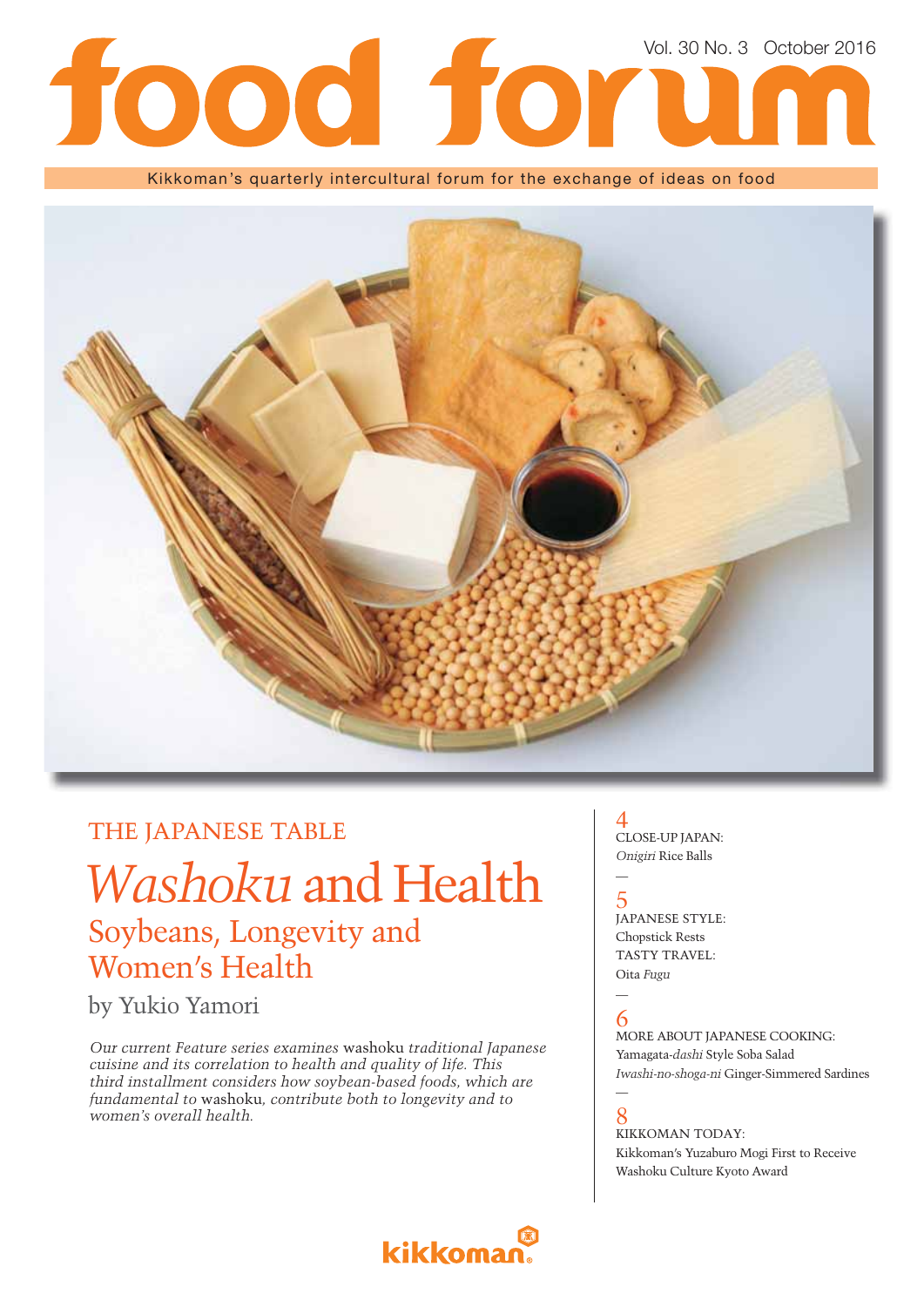# *Washoku* and Health Soybeans, Longevity and Women's Health



From left: Soybean pods; field of soybeans

The cause of death for more than 60 percent of people in the world today is associated with lifestyle diseases, which include two major vascular conditions, stroke and heart attack, both closely related to longevity. In the Cardiovascular Diseases and Alimentary Comparison (CARDIAC) study, which surveyed over 60 different regions around the world from 1985 until 2005 and involved 200 men and women in each region, it was found that those countries with high rates of myocardial infarction do not have high longevity. In this comprehensive long-term study, we collected 24 hour urine samples and found that those who consume foods rich in taurine and magnesium fish, seaweed, soybeans, grains and vegetables—tend to die less frequently from heart attacks. These findings support the assertion that such foods, which are a regular part of the traditional Japanese diet, sustain longevity.

#### **Women's Health and Longevity**

In most countries, the average lifespan of women is longer than that of men. For Japan, this disparity is significant, at about six years. Moreover, for the last 20 years, Japanese women have held the record for the longest

lives anywhere in the world. Why? One reason is that, in general, the death rate from coronary heart diseases causing heart attacks among women is 30 percent to 40 percent compared to that of men, and thus lower than men. The rate of heart-related deaths does, however, increase for women after menopause. We have found that women who live in areas where soybeans are not part of the diet have fewer isoflavones in the urine. Isoflavones are plant-derived compounds with estrogenic (female hormone-like) activity that are found in abundance in soybeans. Most significantly, these women had a greater rise in blood pressure at menopause than those in areas where soybeans are eaten regularly. It is thought that this disparity derives from the impact of soybean isoflavones on hormonal balance following menopause. So we can say that post-menopausal Japanese women are healthy because they are among the number-one consumers of soybean products such as tofu and *natto* fermented soybeans.

#### **Healthy Soybean Isoflavones**

Soybeans are not part of the regular diet in Brazil, but in one CARDIAC investigation, we had menopausal women of Japanese

descent eat rice, soup and salads sprinkled with isoflavone-rich soybean hypocotyl powder for three weeks. We found that their blood pressure and cholesterol levels fell; we were thus able to demonstrate the benefits for menopausal women of the daily intake of soybean isoflavones equivalent to about 50 grams of *natto* fermented soybeans. When we measured isoflavones in 24 hour urine samples of both men and women from the many regions of the world where we held our studies, including in China and Europe, we found that lesser amounts of isoflavones correlated with higher death rates from coronary heart disease. Basic research shows that the female hormone estrogen activates the production of a substance in the endothelium which dilates blood vessels and enhances blood circulation. Isoflavones have the same effect, which is further



CARDIAC study of Aboriginal Australians, a population which does not generally consume soybeans.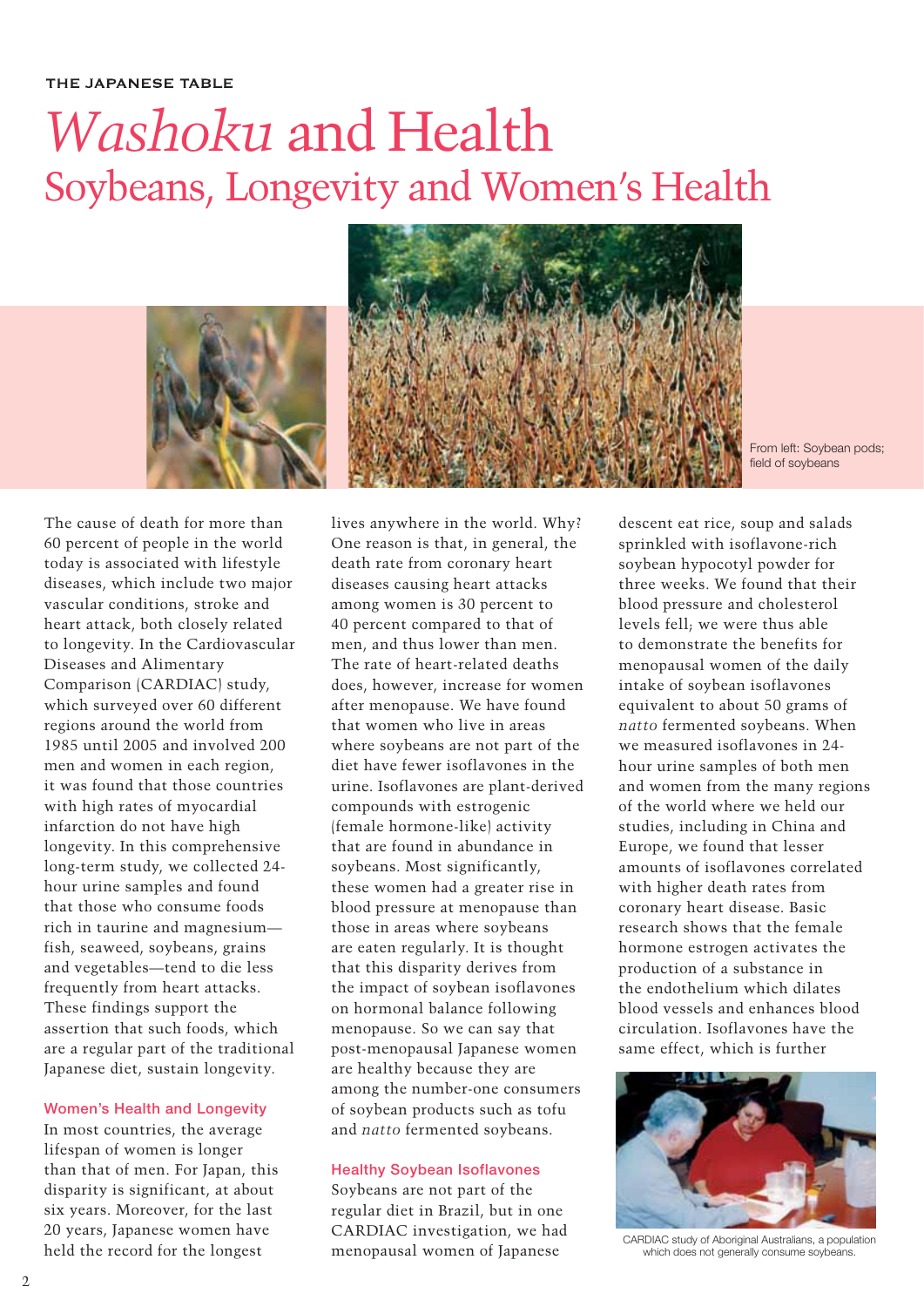

strengthened by the abundant antioxidant nutrients found in vegetables and fruit.

Our CARDIAC study included three different populations that included both men and women: Brazilians of Japanese descent who did not ordinarily eat soybean products and had low vegetable intake; those living in Scotland, which has the highest rate of death by coronary heart disease in western Europe; and Aboriginal Australians, among whom lifestyle-related disease is the most prevalent among any native population in the advanced countries. When we had these participants eat bread containing 25 grams of soybean protein daily for five to eight weeks, we found that their blood pressure and cholesterol levels decreased.

#### **Cancer and Calcium Benefits**

In Western countries, prostate and breast cancer are among the most common cancers. Our global study showed that death rates from these two cancers were lower in those populations whose urine showed greater amounts of isoflavones. The estrogenic activity of isoflavones suppresses the propagation of cancer cells in prostate cancer, and is thought to block the excessive impact of

estrogen by occupying estrogen receptors in breast cancer. We may surmise that the reason that rates of prostate and breast cancer are increasing among younger Japanese is that the custom of eating soybean products has become less widespread. Furthermore, we found from our study of elderly women of Japanese descent in Hawaii that isoflavones also help control the loss of bone calcium, and are therefore effective against osteoporosis, a complaint common in post-menopausal women. In general, protein intake is important for older people in order to prevent bone and muscle deterioration. This study of Japanese-American women in Hawaii, a population that in the 1980s had the world's highest longevity, showed few cases of dementia. Their salt intake was low at six grams per day, close to WHO recommended guidelines, and their levels of blood proteins were higher than in any group of elders that we had studied in Japan.

There are nearly seven billion people on earth. For all of us, protein intake is essential from childhood to old age—and yet only seven percent of proteinrich soybeans are used directly as human food. Most soybeans are made into cooking oil; the bean dregs are fed to cattle,

whose meat is then eaten. It takes eight servings of soybeans to produce one serving of beef. The consumption of more soybean-based foods would lead to healthier lives without lifestyle-related disease, while also protecting the environment. Soybean-based foods are an essential ingredient of *washoku*, which has been named a UNESCO Intangible Cultural Heritage. We should consider how this priceless heritage might be shared, by re-examining the role of soybeans within global food cultures from both a nutritional and an environmental standpoint. *Translated by Lynne E. Riggs*

#### **cover**

A variety of soybean products including *natto*, tofu, *yuba* and soy sauce.

#### **Author's profile**

Yukio Yamori, M.D., Ph.D.; born 1937 in Kyoto. Dr. Yamori is a pathologist specializing in preventative medicine and nutrition. After serving for many years as professor at the Graduate School of Human and Environmental Studies at Kyoto University, he is currently professor at Mukogawa Women's University, as well as Director of the Mukogawa Women's University Institute for World Health Development, President of the Hyogo Prefecture Health Promotion Association, and professor emeritus of Kyoto University. In 1998, he was awarded Japan's Medal with Purple Ribbon. He has authored many books, including *Choju no Himitsu* ("Secret of long life") and *Daizu wa Sekai o Sukuu* ("Soybeans will save the world").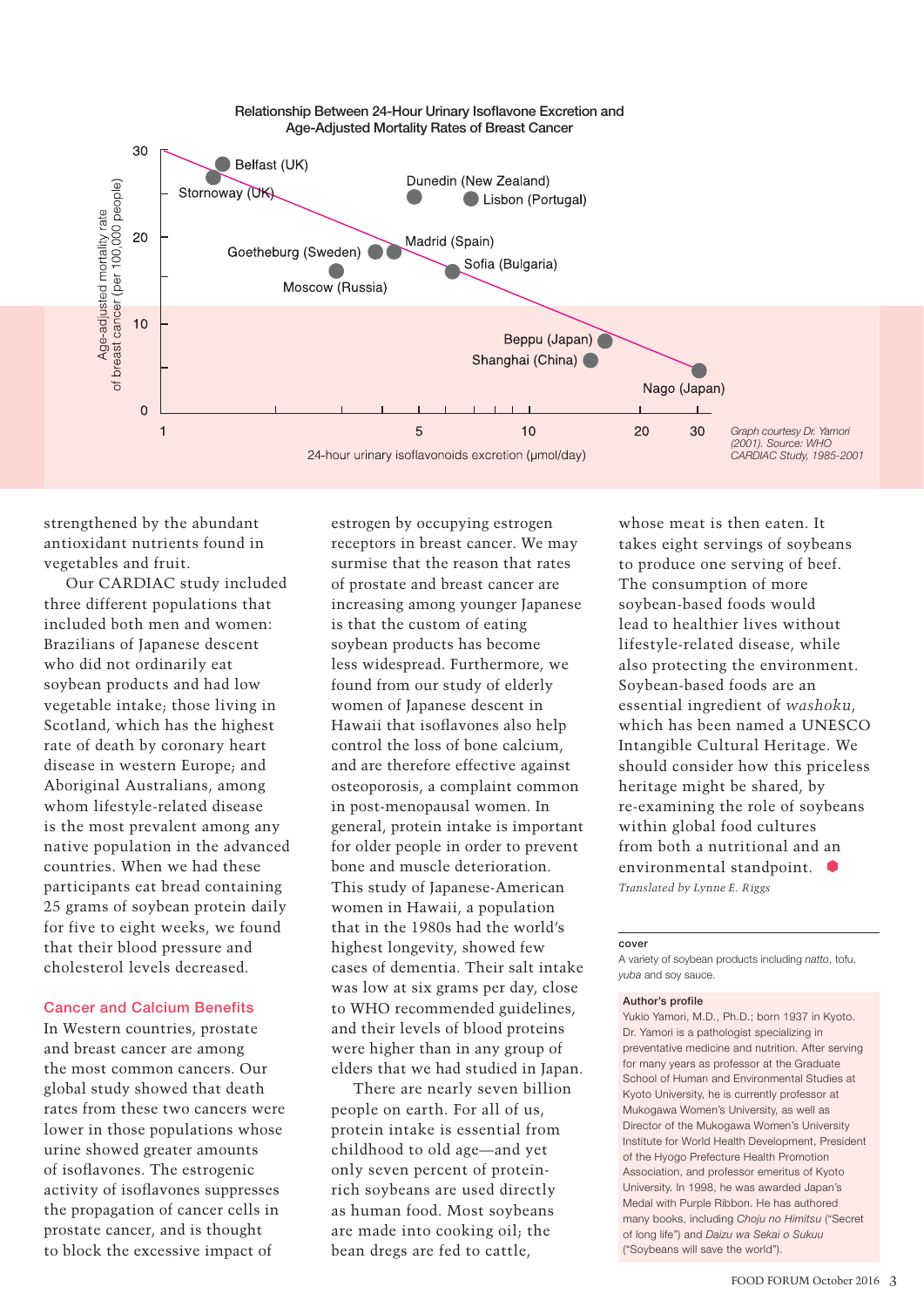**CLOSE-UP JAPAN** *Traditions and trends in Japanese food culture* 



From above: *Onigiri* wrapped in dried bamboo sheath; assorted *onigiri*.

# *Onigiri* Rice Balls

*Onigiri* rice balls, also called *omusubi*, offer such an interesting variety of fillings and ingredients, they essentially embody a full meal. Fillings can be Japanese-style, such as *umeboshi*  pickled Japanese apricot, grilled salmon or *katsuobushi* dried bonito flakes seasoned with soy sauce; or they may be Western-influenced, like tuna mixed with mayonnaise or cheese with *katsuobushi*. Other varieties include *takikomi-gohan* rice cooked with meat and vegetables, grilled soy sauce-seasoned *yaki-onigiri* or *onigiri*  sprinkled with sesame seeds. Specialty



*Onigirazu* filled with ham and lettuce, and omelet, tomato and cucumber.

# Traditional *onigiri* take on new forms

shops at train stations and department stores sell *onigiri* made with regional or seasonal ingredients. In convenience stores, where many people grab an *onigiri* on the run, ingenious origamilike wrapping protects crispy dried *nori* from the moist rice; when removed, the *nori* settles perfectly around a triangular *onigiri*.

*Onigiri* have an ancient history. During the Heian period (794-1185), balls of rice called *tonjiki* were eaten on picnics and while traveling. *Onigiri* were used as troop provisions in the sixteenth century, and have been carried on journeys and picnics to this day, traditionally stuffed with *umeboshi*, whose antibacterial

properties help the rice stay fresh. Originally, *onigiri* were often wrapped in dried bamboo sheathes for handling while on the move; the custom of covering them in dried *nori* started around the mid-1800s.

The latest *onigiri* craze is the *onigirazu*, a hybrid *onigiri*-sandwich concoction whose origins arose from a manga comic book. Unlike traditional *onigiri*, *onigirazu* are not compressed or molded by hand, making them somewhat easier to prepare. Their fusion-type fillings are based purely on personal taste: warm rice is spread over a sheet of *nori*, then layered with unexpected ingredients like ham and cheese, stirfried shrimp in chili sauce, salmon and cream cheese, or omelet and bacon. The *nori* is then folded into a square around the rice, and cut in half like a sandwich. Not only simple and fun to make, *onigirazu* are visually appealing—and allow for hefty fillings that would not normally fit inside a regular *onigiri*.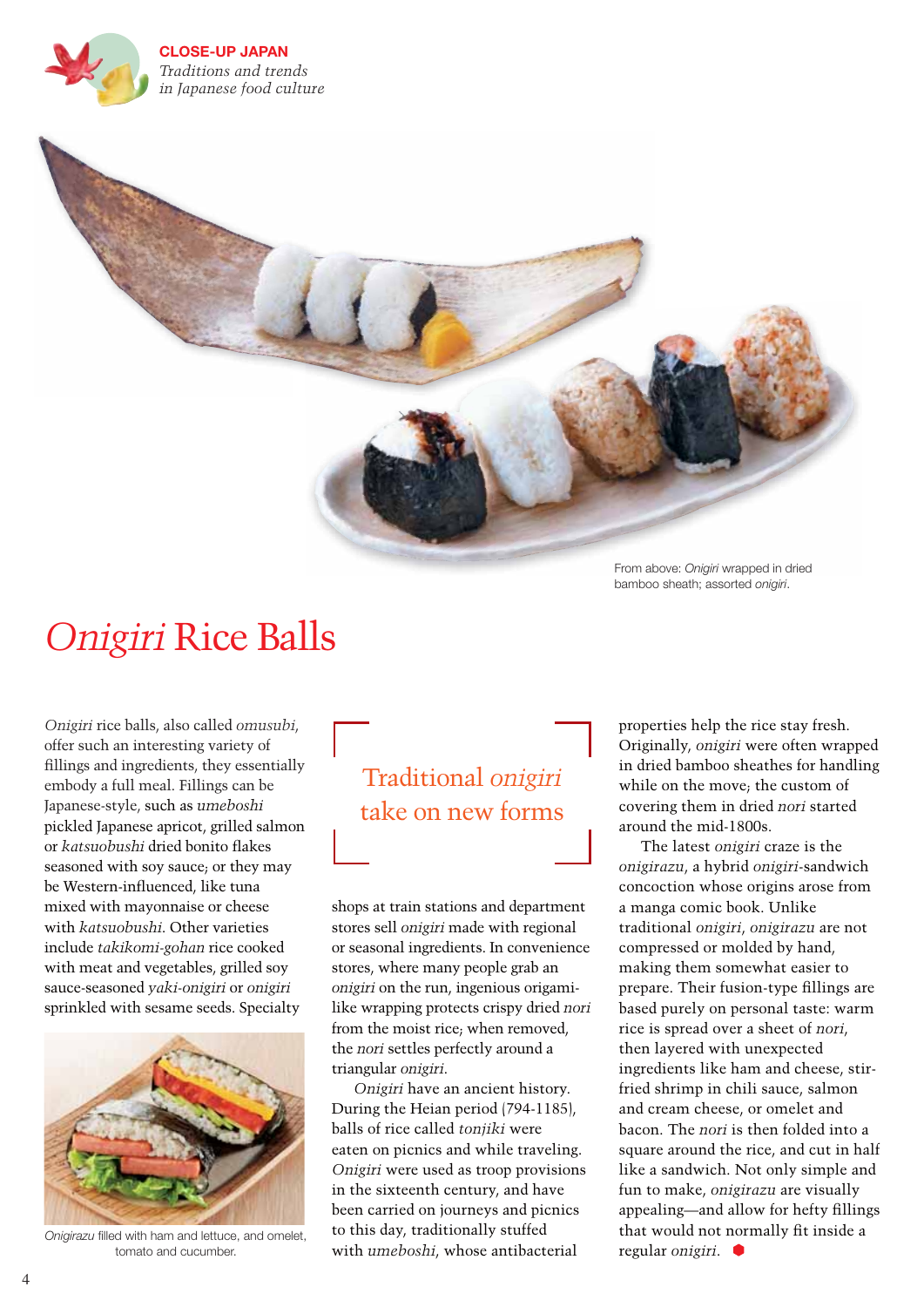

# Chopstick Rests

Chopsticks have always been accompanied by an unassuming, but very essential tool: the *hashi-oki*  chopstick rest, which is sometimes also referred to as a *hashi-makura,* or chopstick pillow. Chopstick rests allow diners to eat and serve food without having to lay their chopsticks directly upon the table surface. In Japan, chopsticks are placed horizontally before one's plate, with the tips pointing to the diner's left. Traditional etiquette suggests that the tips protrude

by one *sun* (3.03 cm, a little over one inch), so as not to touch the *hashi-oki* directly. Chopstick rests evolved from small unglazed earthenware called *kawarake* used during the Heian period (794-1185) to cradle chopsticks during meals. These days, *hashioki* are made from many materials, including wood, bamboo, ceramics and glass. They come in countless designs and motifs, many of which reflect the seasons or special festive events.







soy sauce-based sauce with *kabosu.*

### Oita *Fugu*

In Oita Prefecture on Japan's southern island of Kyushu, the Bungo Channel is famous for its *fugu* blowfish, particularly tiger *fugu* (*tora fugu*), which are considered particularly delicious. Certain organs of the *fugu* are poisonous, thus specially qualified chefs must prepare the flesh. The entire fish is consumed in various ways: as sashimi, deep-fried, as a *nabe* one-pot meal, and in rice porridge made following the *nabe* even the grilled fin is served in sake. High in protein and low in fat, *fugu* skin also boasts high levels of collagen. The mild sour taste and fresh smell of the citrus fruit *kabosu*, another Oita specialty, is a good match with *fugu* and is often used in a sauce to accompany sashimi and *nabe*.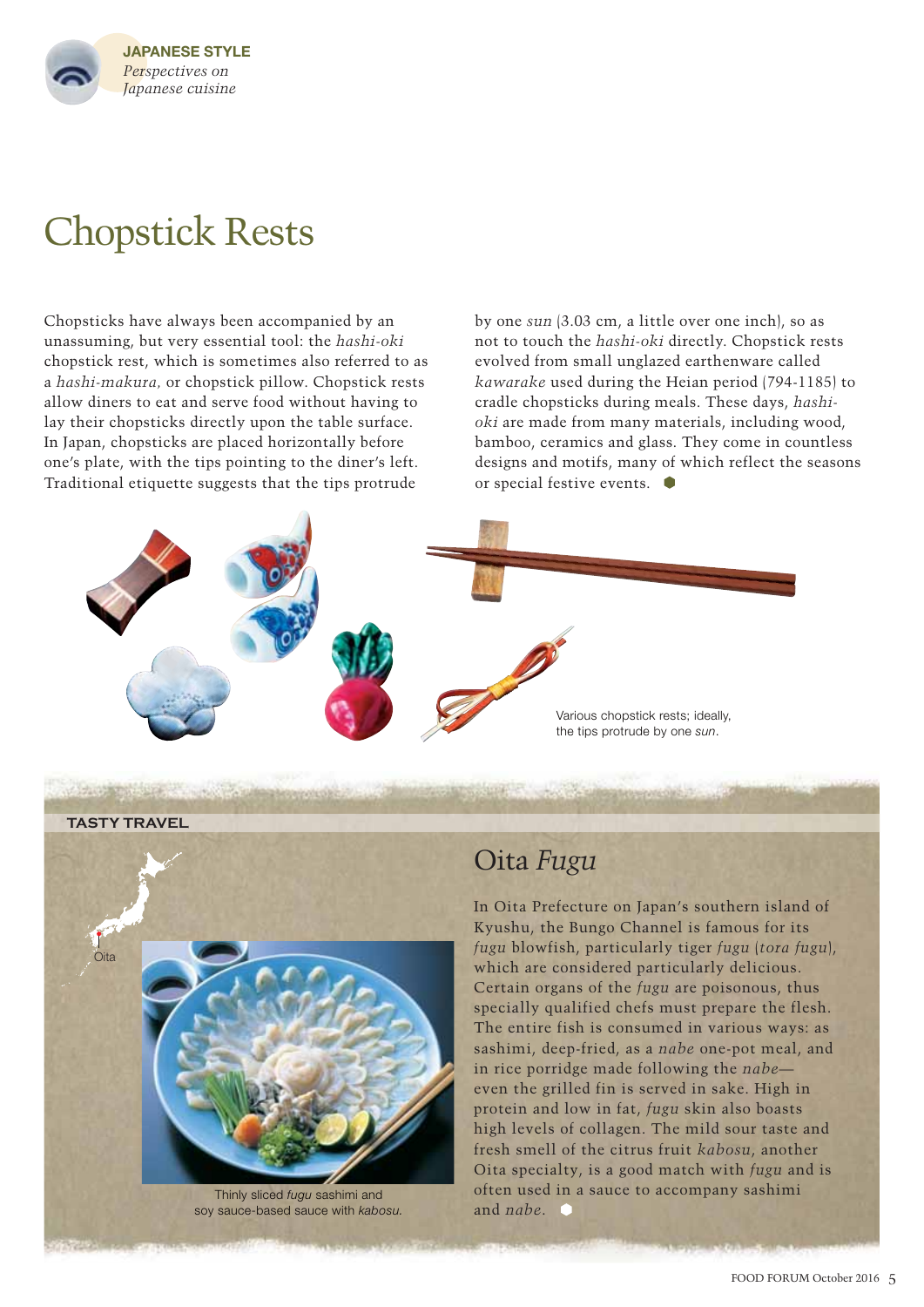



Yamagata Prefecture's specialty *dashi*, unrelated to the stock of the same name, consists of finely chopped, marinated raw vegetables which include potherbs, *myoga* ginger and *shiso*. This recipe substitutes a variety of herbs, and the tomato extract may be used as vegetarian stock instead of *katsuobushi* dried bonito dashi stock.



Eggplant

#### **Tomato extract**

- Ripe tomatoes, total 350-400 g / ¾-1 lb.
- $\bullet$  Salt 1/4 t
- **1** Remove tomato stems; cut into chunks, add salt and puree in food processor.
- **2** Strain puree overnight or a halfday in refrigerator, using dampened paper coffee filter (*see photo*). Change filter as needed; squeeze gently to extract juice.



#### **Serves 2** 331 kcal Protein 17.2 g Fat 15.5 g (per person)

- $\bullet$  Salt
- Japanese eggplant, trimmed.
- 100 g / 3.5 oz. • Japanese cucumber, trimmed,
- 100 g / 3.5 oz.
- $1/4$  red onion, 30-35 g / 1-1.2 oz.  $\bullet$  4 okra, 40 g  $/$  1.4 oz.
- $\bullet$  1 green onion, 10 g / 0.4 oz.
- $\bullet$  Red bell pepper, 25-30 g / 0.9-1 oz. • Roughly minced herbs, such
- as dill, Italian parsley, thyme, coriander
- Dried soba noodles, about 100-120 g / 4 oz.

#### • Wasabi paste to taste (optional)\*

- **Dressing**
- 4 T Kikkoman Soy Sauce
- $\bullet$  2 T tomato extract • 2 T canola oil or any preferred
- cooking oil

**1** Dissolve 2 t salt in a large bowl containing 4  $\frac{1}{4}$  C water; reserve 1 C of this salted water in a smaller bowl.

2 Cut eggplant and cucumber in 5 mm (0.2 in.) cubes; as they are cut, place in the large bowl of salted water to soak at least 30 minutes. Cut red onion in 3 mm (0.1 in.) cubes, place in smaller bowl of salted water.

3 Parboil the okra in lightly salted water; plunge into cold water, drain and cut in half lengthwise. Dice okra, green onion and red bell pepper into 3-4 mm (0.2 in.) pieces. Drain eggplant, cucumber and red onion; squeeze out excess water.

In a bowl, place all the vegetables together with about 1-2 T of the minced herbs. **4** Reserve some herbs for garnish.

 $\Gamma$  Combine all dressing ingredients; add about 3 T (more to taste) to the vegetables. Marinate  $\sum$  in refrigerator for at least a half-day; vegetables will keep 2-3 days in refrigerator.

6Mix 2 T dressing and 4 T tomato extract.

7To serve, prepare soba following package directions. Serve noodles cold, sprinkle the mixture of dressing and tomato extract. Top with marinated vegetables and garnish with herbs.

\* A dab of wasabi may be added to individual plates, or mixed into the sauce.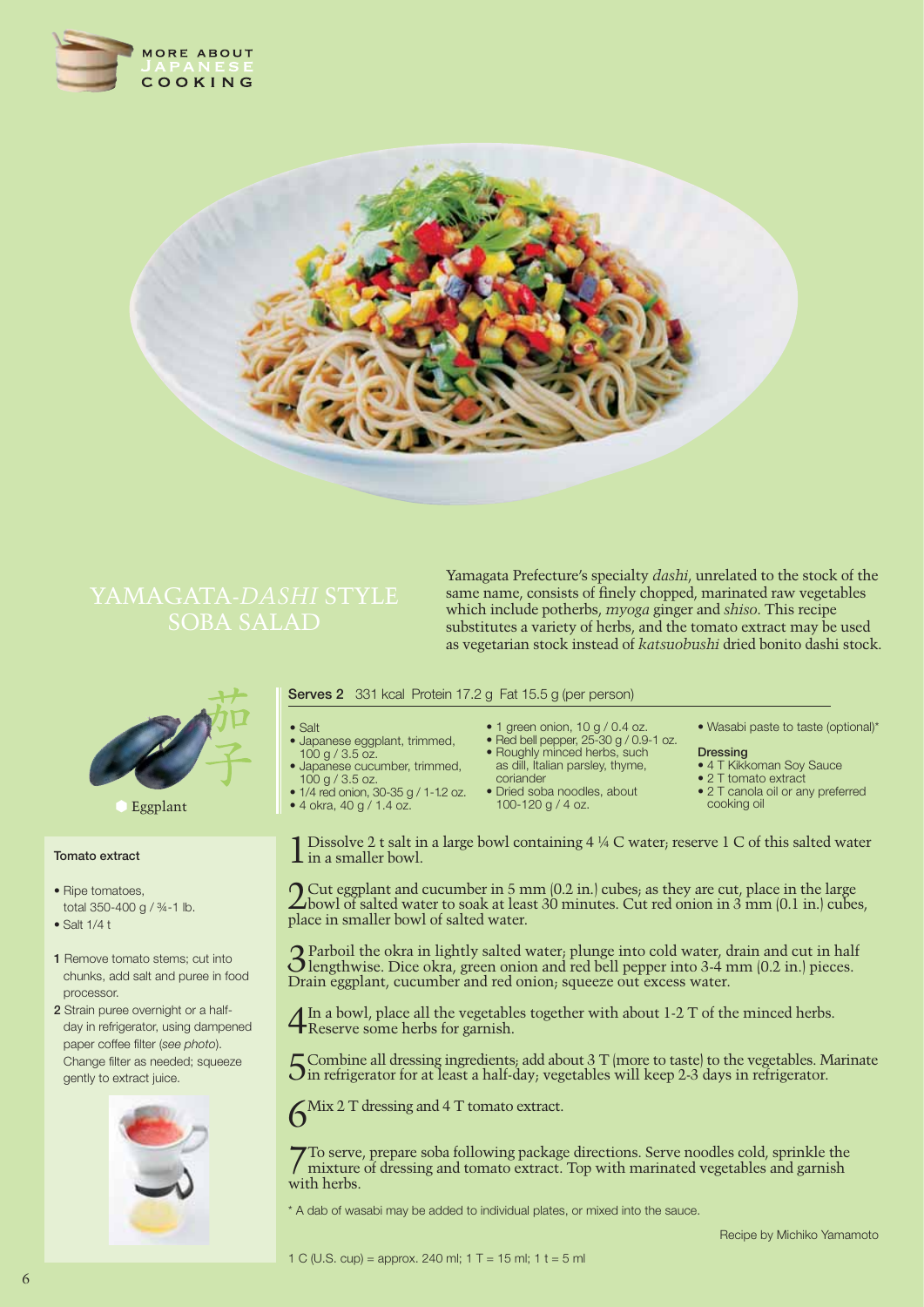

### *IWASHI-NO-SHOGA-NI* GINGER-SIMMERED SARDINES

Served hot or cold, *iwashi-no-shoga-ni* is a popular dish prepared at home that may also be made using saury or mackerel. The spicy tang of ginger and umami of soy sauce are perfect complements to the rich strong sardine flavor.



**Ginger** 

**Serves 4** 

351 kcal Protein 25.1 g Fat 16.6 g (per person)

- 8 medium-sized fresh sardines cleaned, scaled and gutted, 100 g / 3.5 oz. each
- $\bullet$  1 knob ginger 20 g / 0.7 oz.
- $\bullet$  120 ml / 1/2 C water
- $\bullet$  120 ml / ½ C sake
- 3 T Kikkoman Manjo Mirin
- 3 T Kikkoman Soy Sauce
- $\bullet$  2 T granulated sugar

If using whole sardines, cut off tails and heads.

 $\bigcap$  Rinse both inside and outside of the fish with cold running water until the water  $\angle$ runs clear. Pat the fish dry. Cut each sardine into three pieces.

3Cut ginger into thin slices. Julienne half of these and set aside for use as garnish.

4 Place the sardines close together but without overlapping into a pot and add water, sake and sliced ginger.

5 Bring to a boil over medium heat, then skim off foam. Cover with a drop-lid or parchment paper (*see photo*) and continue to cook for about 5 minutes.



6 Remove parchment or drop-lid to add mirin and sugar. Rotate the pot and replace lid/parchment, and allow to cook for another 5 minutes over medium-low heat.

7Remove cover again to add soy sauce; rotate pot and replace lid; cook an additional 5 minutes. Remove lid or parchment; continue to cook until the liquid has nearly evaporated.

8<sup>Place</sup> the fish on a serving dish garnished with julienned ginger and serve.

Recipe by Kikkoman Corporation